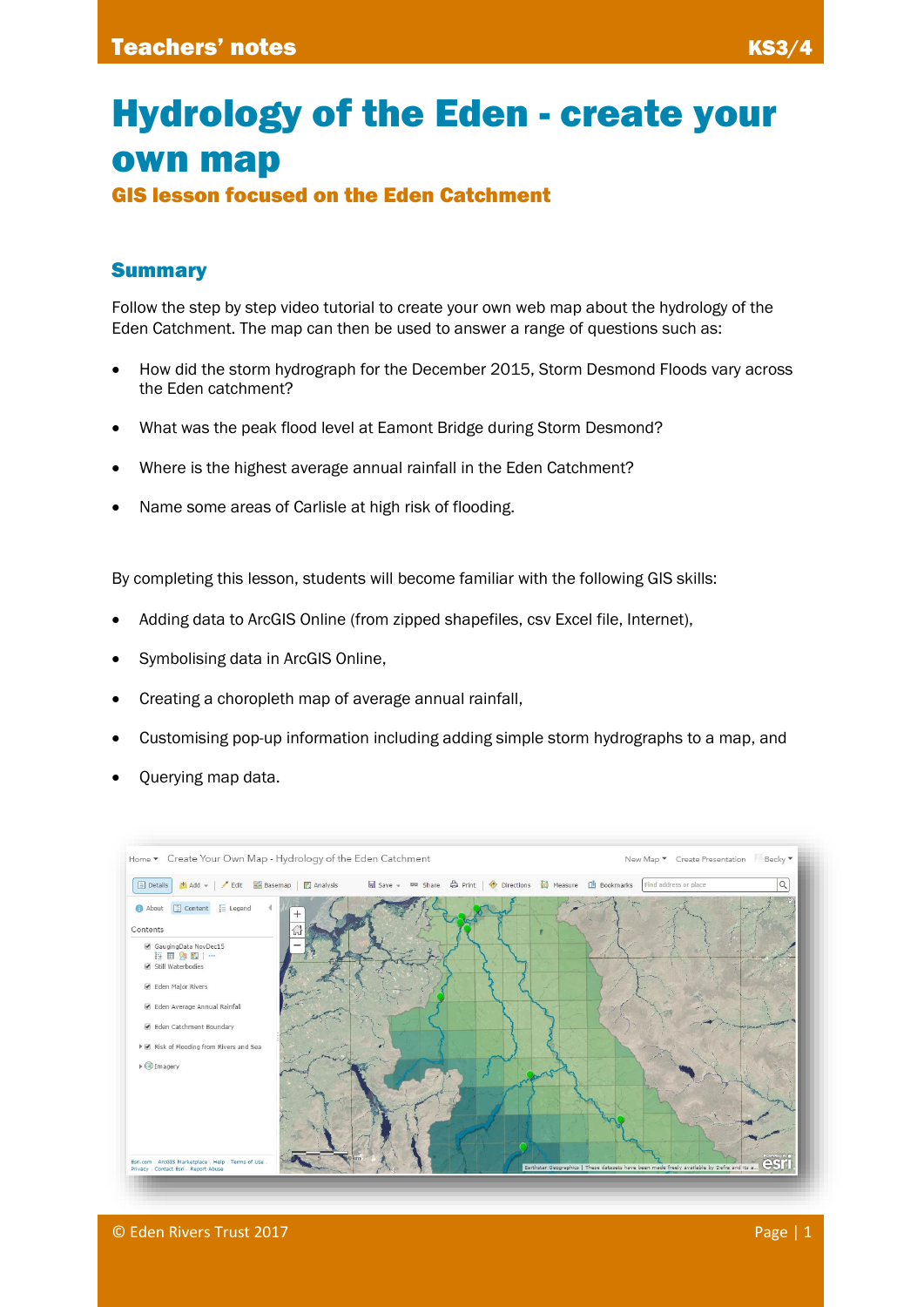## Resources Required

- Internet access,
- An ArcGIS Online Account. You can use a free public account which you can register for at <https://www.arcgis.com/home/signin.html> (an e-mail address is required). Or your school can sign up for free to the ESRI UK Schools ArcGIS Online programme: <https://schools.esriuk.com/>,
- Hydrology data, to enable the creation of the map. Email our Learning Co-ordinator at [learning@edenrt.org](mailto:learning@edenrt.org) for your copy.

#### Create your own map

A step-by-step video tutorial is provided to guide you through the creation of the map: <https://vimeo.com/233496094>

You may want to pause the video after each step, so that students can more easily follow and reproduce each step on their computer.

An example version of the finished map can be found at: http://arcg.is/111B1A3

#### Questions

Use the finished map to answer questions on the hydrology of Eden and December 2015 floods:

Q1. How did the storm hydrograph for the December 2015, Storm Desmond, floods vary across the Eden catchment?

Click on the different gauging stations in the catchment to view the pop-up storm hydrographs. Ask students to consider why the storm hydrographs for the river draining from Haweswater Reservoir may be different to those on the main River Eden.

| (1 of 3)<br>$\times$<br>▭<br>► | (1 of 2)                      |
|--------------------------------|-------------------------------|
| <b>Gauging Data</b>            | <b>Gauging Data</b>           |
| Burnbanks<br>Station           | Appleby<br>Station            |
| River<br>Haweswater Beck       | Eden<br>River                 |
| Measurement Mean Daily Stage   | Measurement Mean Daily Stage  |
| Units<br>meters                | Units<br>meters               |
| <b>Mean Daily Water Level</b>  | <b>Mean Daily Water Level</b> |
| Storm Desmond                  | Storm Desmond                 |
| 0.5                            |                               |
| 0.4                            | 3                             |
| 0.3                            |                               |
| 0.2                            | <sup>2</sup>                  |
| 0.1                            |                               |
|                                |                               |
| 0.0                            | $\Box$                        |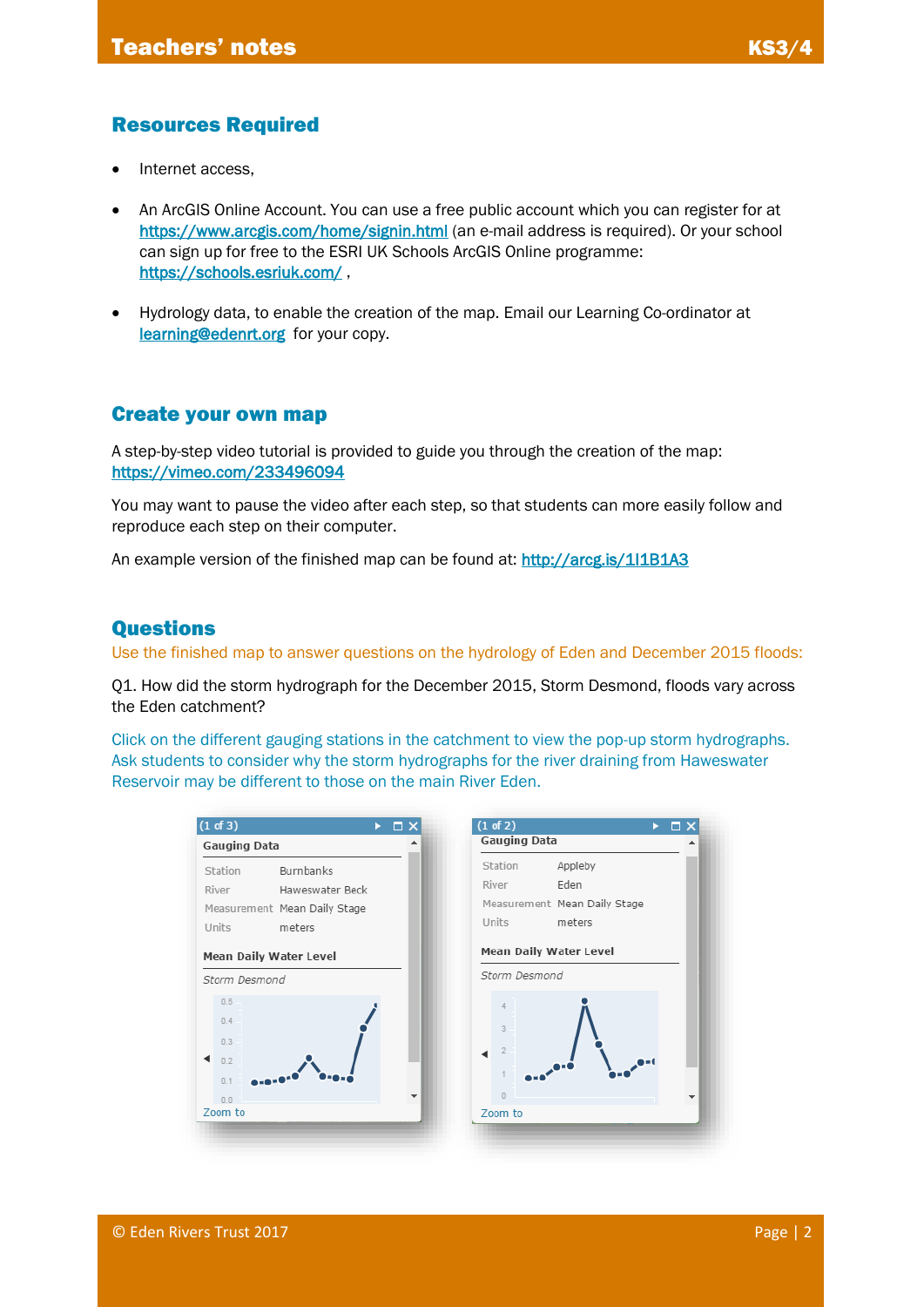# **Teachers' notes KS3/4 and Teachers' notes KS3**

Q2. What was the peak flood level at Eamont Bridge in December 2015? Compare this to the current river level at Eamont Bridge today which you can find on Gauge Map at <http://www.gaugemap.co.uk/>

Q3. Where and what is the highest and lowest average annual rainfall in the Eden Catchment?

You can query the rainfall data by following the instructions below:



Q4. Using the '*Risk of flooding from Rivers and Sea'* layer, describe the flood risk from rivers in Appleby. Are there any areas of the town at high risk of flooding? Name some streets, buildings or places at risk of flooding.

You can change the basemap from the **aerial imagery** to the Open Street Map so that you can see place names. Turn off the Eden catchment boundary and average annual rainfall layers to have a clearer view of the flood risk layer*.*